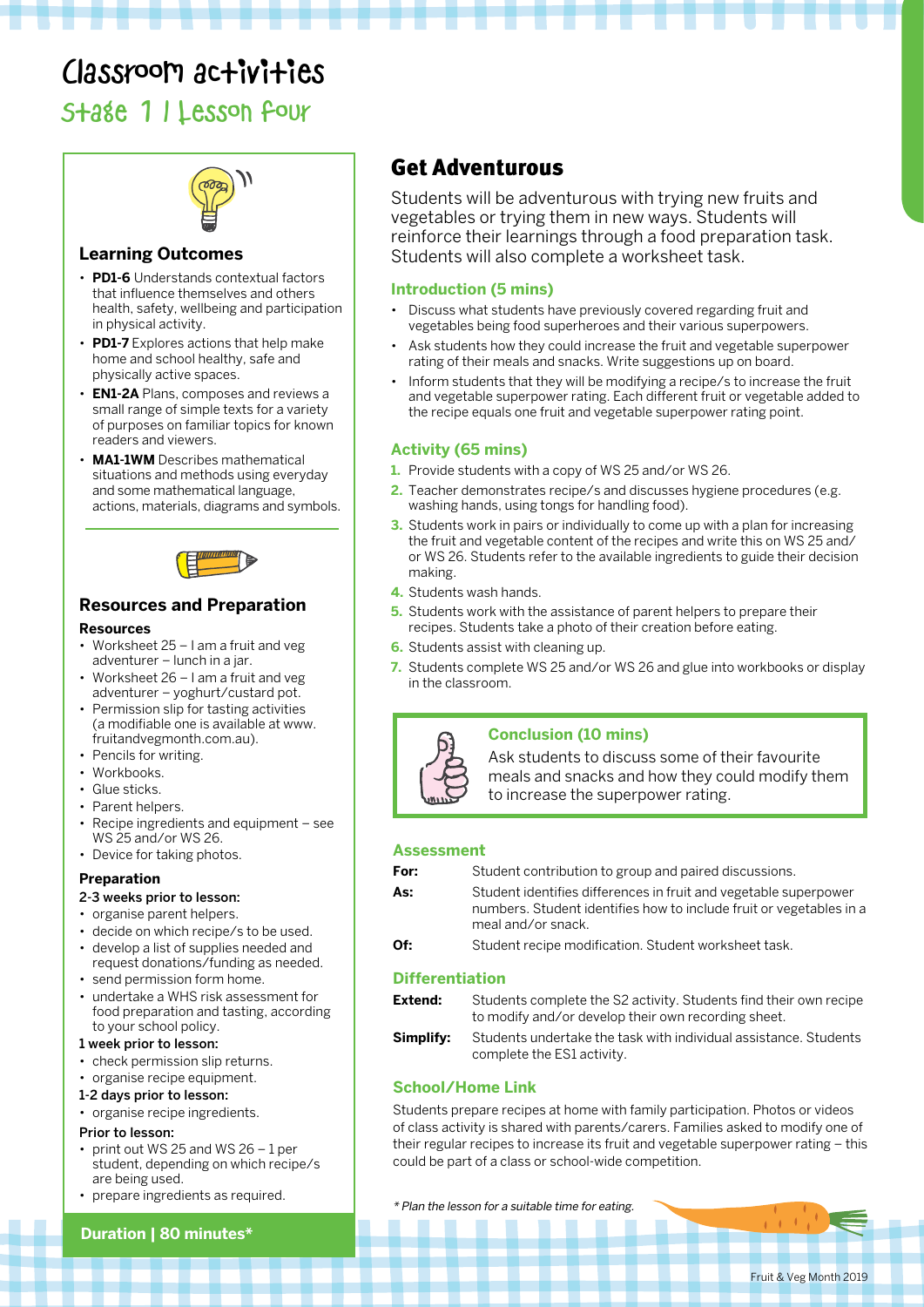# I am a fruit and veg adventurer!

Captain Fruit N Veg challenges you to up the superpower rating! How many different vegetables can you add to this recipe? Each different vegetable you add equals one superpower point. Add up your new score. Test the recipe and take a photo of the finished dish.

# **Recipe 1. Lunch in a jar**

## **Ingredients:**

Cooked rice, couscous, noodles, pasta or quinoa Shredded cooked meat (e.g. chicken) or cooked mince lamb/beef/chicken/pork/kangaroo or chopped egg or canned fish Cheese

Sauce or dressing

# **Equipment:**

1 jar with lid 1 spoon for mixing Tongs for handling food

## **Method:**

- **1.** Either layer your ingredients or mix them up in the jar.
- **2.** Pour over the sauce or dressing.
- **3.** Eat!

# **Fruit and vegetable superpower rating = 0**

# **Suggestions to up the superpower rating:**

Chopped vegetables Grated vegetables Shredded lettuce leaves Canned vegetables Canned beans (e.g. chickpeas, cannellini beans etc) Chopped herbs

# **To up the superpower rating, I am going to add...**